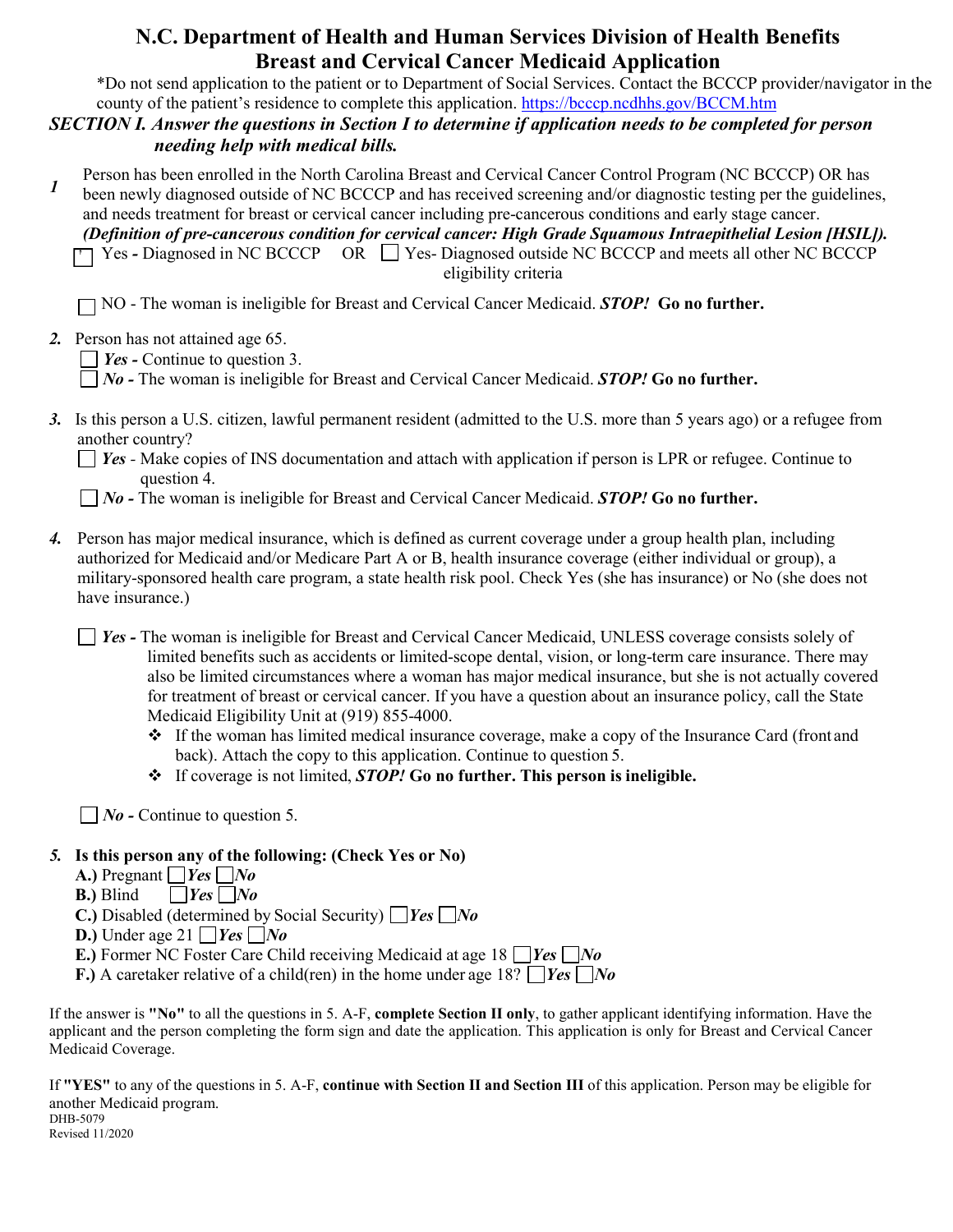# *SECTION II. Information on Applicant*

# **Name of Applicant**

| First                                                                                                                                                                                                                                                                                                                                                                         | Middle Initial                                                                                                                                                                                                                                                         | Maiden              | Last                             |        |
|-------------------------------------------------------------------------------------------------------------------------------------------------------------------------------------------------------------------------------------------------------------------------------------------------------------------------------------------------------------------------------|------------------------------------------------------------------------------------------------------------------------------------------------------------------------------------------------------------------------------------------------------------------------|---------------------|----------------------------------|--------|
| <b>Home Address</b>                                                                                                                                                                                                                                                                                                                                                           |                                                                                                                                                                                                                                                                        |                     |                                  |        |
| Street Address or P.O. Box                                                                                                                                                                                                                                                                                                                                                    | City                                                                                                                                                                                                                                                                   | NC.<br><b>State</b> | Zip                              | County |
| Home Telephone # or # where applicant can be reached during the day ———————————————————                                                                                                                                                                                                                                                                                       |                                                                                                                                                                                                                                                                        |                     |                                  |        |
|                                                                                                                                                                                                                                                                                                                                                                               |                                                                                                                                                                                                                                                                        |                     | Date of Birth $(\_\_\_\_\_\_\_\$ |        |
| <b>Applicant status: (Check current status)</b>                                                                                                                                                                                                                                                                                                                               |                                                                                                                                                                                                                                                                        |                     |                                  |        |
|                                                                                                                                                                                                                                                                                                                                                                               | Single $\Box$ Married $\Box$ Widowed $\Box$ Divorced $\Box$ Separated                                                                                                                                                                                                  |                     |                                  |        |
| Race: (Check all that apply)<br>■American Indian or Alaska Native ■Asian ■ Black or African American<br>Native Hawaiian or Pacific Islander                                                                                                                                                                                                                                   | □White                                                                                                                                                                                                                                                                 |                     |                                  |        |
| Ethnicity: (Check yes or no) Hispanic/Latino $\Box$ Yes $\Box$ No If yes, specify: $\Box$ Hispanic Puerto Rican                                                                                                                                                                                                                                                               |                                                                                                                                                                                                                                                                        |                     |                                  |        |
|                                                                                                                                                                                                                                                                                                                                                                               | Hispanic Cuban Hispanic Mexican Hispanic Other                                                                                                                                                                                                                         |                     |                                  |        |
|                                                                                                                                                                                                                                                                                                                                                                               |                                                                                                                                                                                                                                                                        |                     |                                  |        |
| Retroactive Coverage-Does applicant need help paying medical bills for herself for the past three months prior to the date of<br>this application?<br>$\Box$ Yes $\Box$ No<br>If yes, please complete the information below. Medicaid may be able to help with those bills.                                                                                                   |                                                                                                                                                                                                                                                                        |                     |                                  |        |
| Name of doctor, clinic, or hospital where the person was seen                                                                                                                                                                                                                                                                                                                 |                                                                                                                                                                                                                                                                        |                     | Date of medical treatment        |        |
|                                                                                                                                                                                                                                                                                                                                                                               |                                                                                                                                                                                                                                                                        |                     |                                  |        |
|                                                                                                                                                                                                                                                                                                                                                                               |                                                                                                                                                                                                                                                                        |                     |                                  |        |
|                                                                                                                                                                                                                                                                                                                                                                               |                                                                                                                                                                                                                                                                        |                     |                                  |        |
| Applicant's Acknowledgement<br>> I either read or had read to me all parts of this application and I understand my rights and responsibilities as an<br>> I authorize the release of any information necessary to establish my eligibility. This release is good for one year from<br>the date of this application.<br>➤<br>All information I give is confidential.<br>➤<br>➤ | applicant/recipient. Rights and Responsibilities are on the last page of this application.<br>This authorization to release information may be reproduced.<br>I attest that all statements recorded on this document are true and correct to the best of my knowledge. |                     |                                  |        |
| Applicant needs to read "Rights and Responsibilities" on the last page of the application before signing.<br><b>Applicant's Signature</b>                                                                                                                                                                                                                                     |                                                                                                                                                                                                                                                                        |                     |                                  |        |
| Signature of Screening Provider Completing Form_____________                                                                                                                                                                                                                                                                                                                  |                                                                                                                                                                                                                                                                        |                     |                                  |        |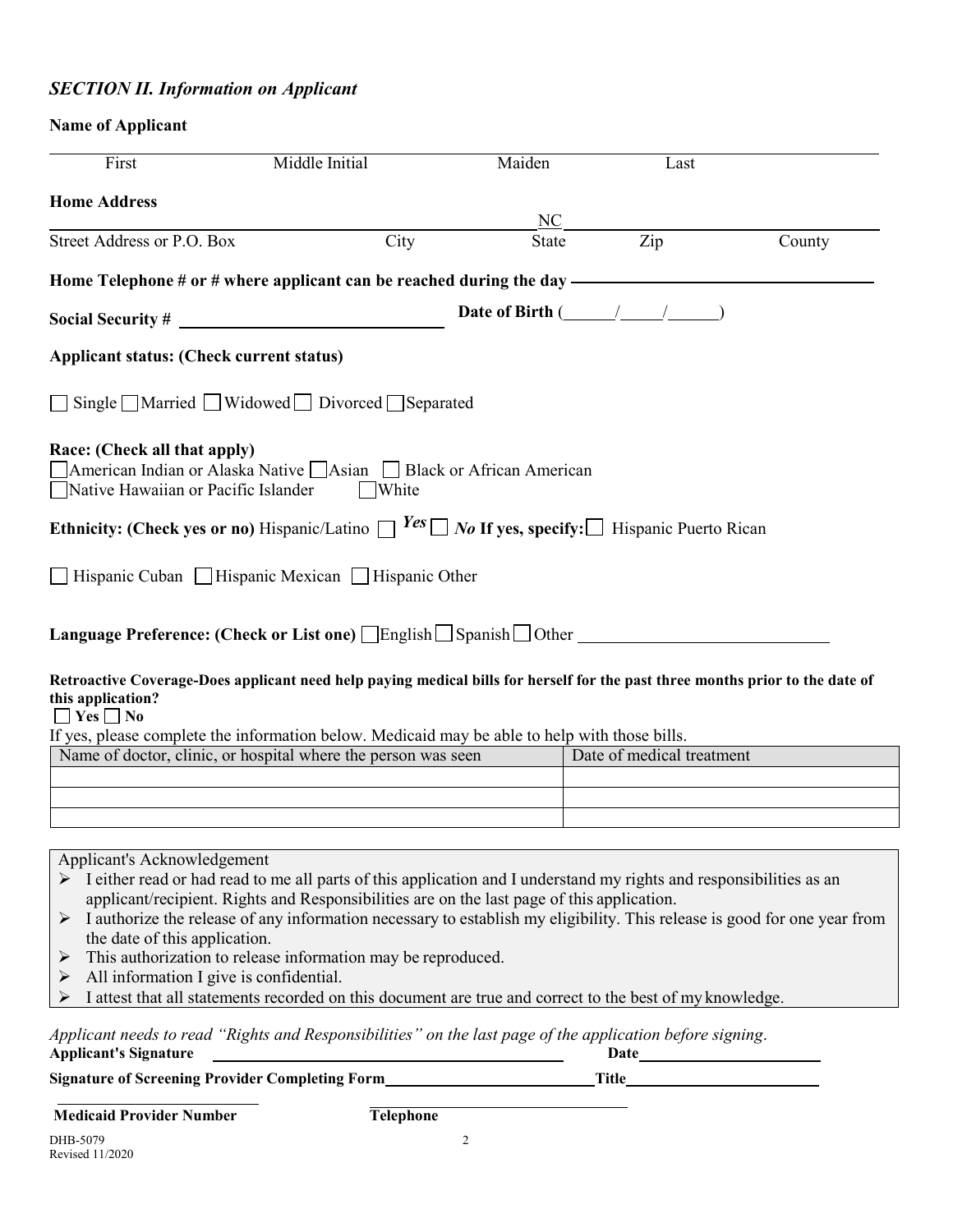#### *Fax completed application and completed DMA-5081, Verification of Screening and Diagnosis for Breast and Cervical Cancer Medicaid to the applicant's county department of social services.*

#### *SECTION III. Complete this section if applicant answered YES to A, B, C, D, E, or F on question #5 in Section I.*

**INCOME**- List income earned by applicant and/or her spouse. Income includes wages, tips, or salary received by applicant and/or her spouse who works. **Attach copies of last month's paystubs.** (Last month is the month prior to the date application completed.) Provide copies of current business records for the past 6 months if self-employed (or past 12 months if income is received annually).

| List name of person<br>working | Employer's name or type of<br>business if self-employed | How often paid?<br>Monthly, Weekly, etc. | Gross amount (before any taxes)<br>or deductions) |
|--------------------------------|---------------------------------------------------------|------------------------------------------|---------------------------------------------------|
|                                |                                                         |                                          |                                                   |
|                                |                                                         |                                          |                                                   |
|                                |                                                         |                                          |                                                   |

**BENEFITS** - Unearned income such as Social Security, SSI, Unemployment benefits, retirement benefits, child support, private or employer sponsored disability etc. Provide copies of check, award letters, or other proof of this income.

| List name of person                                                                                 | List where income is from. | How Often Received?   | <b>Gross Amount</b> |  |  |  |
|-----------------------------------------------------------------------------------------------------|----------------------------|-----------------------|---------------------|--|--|--|
| receiving.                                                                                          | (EX: Child Support, Social | Monthly, Weekly, etc. |                     |  |  |  |
|                                                                                                     | Security)                  |                       |                     |  |  |  |
|                                                                                                     |                            |                       |                     |  |  |  |
|                                                                                                     |                            |                       |                     |  |  |  |
|                                                                                                     |                            |                       |                     |  |  |  |
|                                                                                                     |                            |                       |                     |  |  |  |
|                                                                                                     |                            |                       |                     |  |  |  |
|                                                                                                     |                            |                       |                     |  |  |  |
|                                                                                                     |                            |                       |                     |  |  |  |
|                                                                                                     |                            |                       |                     |  |  |  |
| Does applicant or spouse pay child support for a child who is not in the home? $\Box$ Yes $\Box$ No |                            |                       |                     |  |  |  |
|                                                                                                     |                            |                       |                     |  |  |  |
| Was this person ordered by the court to pay support? $\Box$ Yes $\Box$ No                           |                            |                       |                     |  |  |  |
|                                                                                                     |                            |                       |                     |  |  |  |
| Does applicant or spouse pay childcare or care for an incapacitated adult? $\Box$ Yes $\Box$ No     |                            |                       |                     |  |  |  |
|                                                                                                     |                            |                       |                     |  |  |  |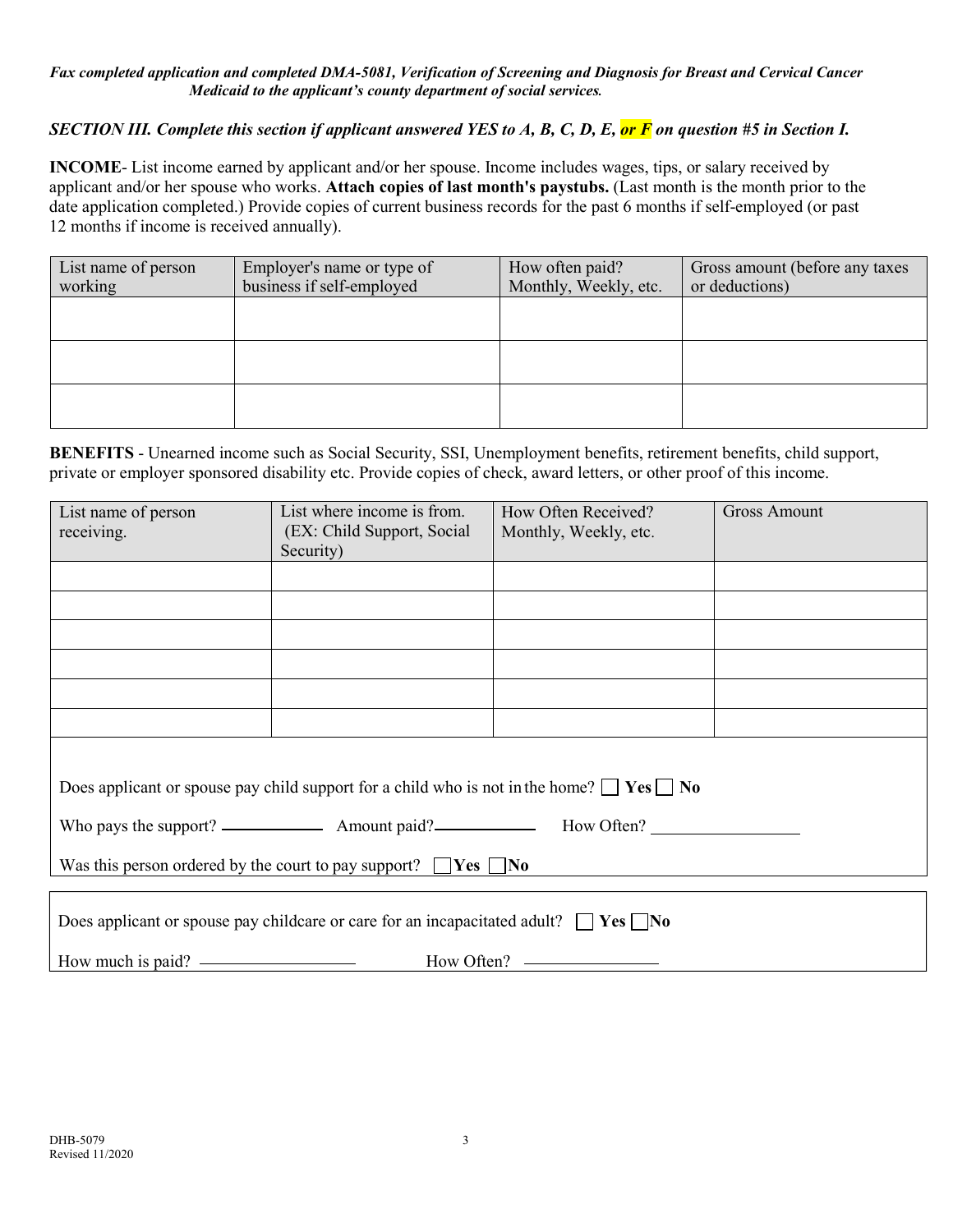#### **RESOURCES**

**Does applicant or her spouse have any of the following? (Check Yes or No) The county DSS will complete verifications column.**

| <b>SOURCE</b>                     | <b>YES</b> | N <sub>0</sub> | Owner? /Where Located? | Value | Verifications |
|-----------------------------------|------------|----------------|------------------------|-------|---------------|
| CASH                              |            |                |                        |       |               |
| <b>CHECKING</b>                   |            |                |                        |       |               |
|                                   |            |                |                        |       |               |
| <b>SAVINGS</b>                    |            |                |                        |       |               |
| CD'S                              |            |                |                        |       |               |
|                                   |            |                |                        |       |               |
| STOCKS/BONDS                      |            |                |                        |       |               |
|                                   |            |                |                        |       |               |
| TRUST FUNDS                       |            |                |                        |       |               |
|                                   |            |                |                        |       |               |
| <b>REAL</b>                       |            |                |                        |       |               |
| PROPERTY/HOME                     |            |                |                        |       |               |
| HEIR or OTHER                     |            |                |                        |       |               |
| <b>PROPERTY</b>                   |            |                |                        |       |               |
| <b>FARM/BUSINESS</b>              |            |                |                        |       |               |
| PROPERTY OR                       |            |                |                        |       |               |
| <b>EQUIPMENT</b>                  |            |                |                        |       |               |
| <b>BURIAL</b><br><b>CONTRACTS</b> |            |                |                        |       |               |
| <b>OTHER</b>                      |            |                |                        |       |               |
|                                   |            |                |                        |       |               |
|                                   |            |                |                        |       |               |

#### **Does applicant or spouse have any cars?**  $\cdot$  **YES NO** (The county **DSS** will complete last 2 columns)

| <b>MAKE</b> | <b>MODEL</b> | <b>YEAR</b> | <b>OWNER</b> | <b>VALUE</b> | <b>VERIFICATION</b> |
|-------------|--------------|-------------|--------------|--------------|---------------------|
|             |              |             |              |              |                     |
|             |              |             |              |              |                     |
|             |              |             |              |              |                     |
|             |              |             |              |              |                     |

#### **Does applicant or spouse have life insurance policies?**  $\Box$  Yes  $\Box$  No If yes, list below.

| Owner of policy | Policy Number | Name of Insurance<br>Company | Face Value | Cash Value | Name of Insured |
|-----------------|---------------|------------------------------|------------|------------|-----------------|
|                 |               |                              |            |            |                 |
|                 |               |                              |            |            |                 |

Double Check:

- *1. Page 2 of application is signed and dated by applicant.*
- *2. All questions are answered, and copy of "Rights and Responsibilities" given to applicant*
- *3. All verifications that are available are faxed and mailed with this form and DMA-5081 to the applicant's county department of social services*.